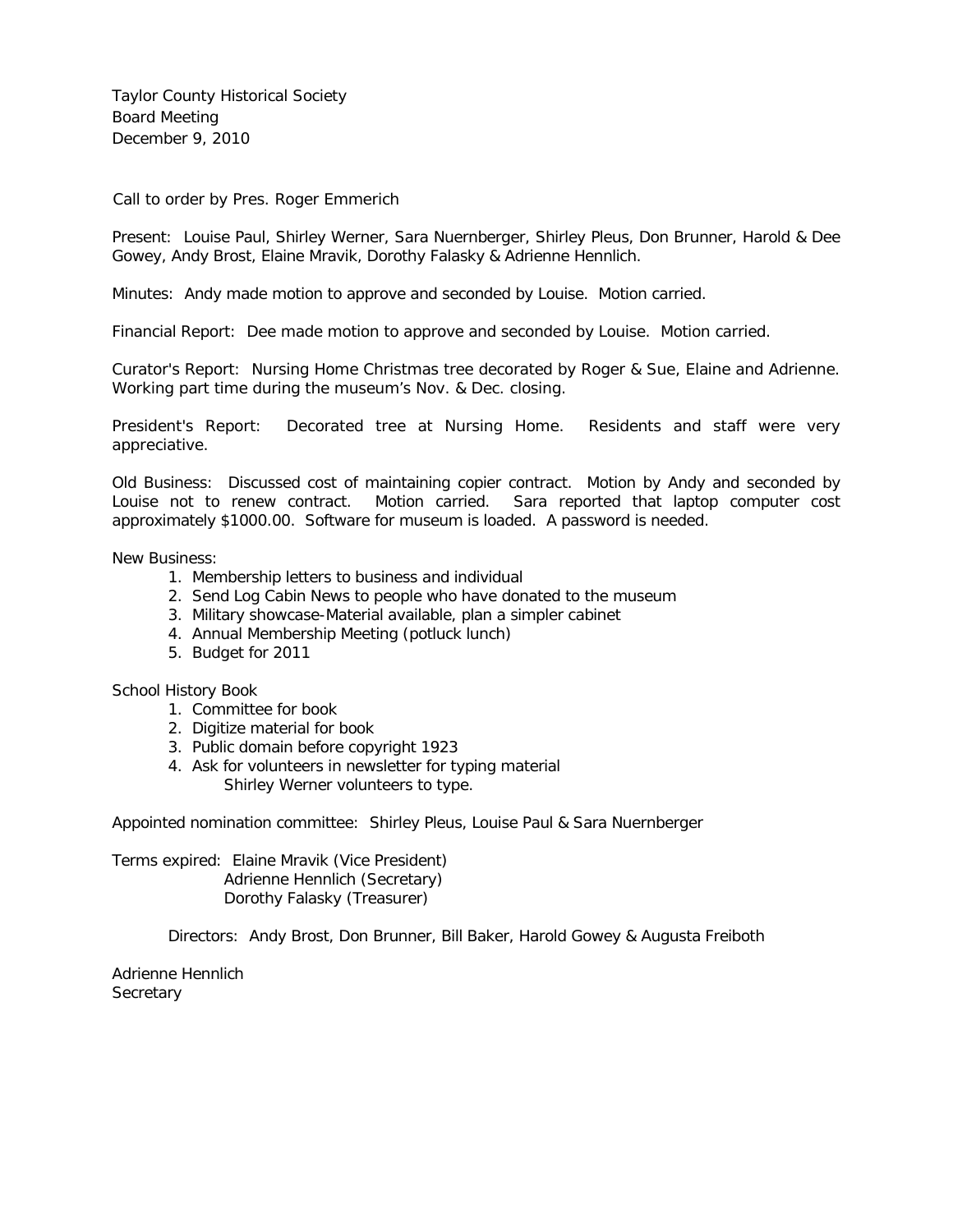Taylor County Historical Society Board Meeting October 21, 2010

The meeting was called to order by President Roger Emmerich

Present: Elaine Mravik, Sara Nuernberger, Andy Brost, Harold & Dee Gowey, Don Brunner, Augusta Freiboth, Shirley Pleus, Louise Paul and Adrienne Hennlich

Minutes: Motion by Dee and seconded by Andy to amend Collection Development Policy of Sept. 26, 2010 to read: The society will not accept local government records for the reason that we do not have a suitable facility for the preservation and safe keeping of these records. Motion carried.

Financial Report: Read by Elaine. Motion to accept as read by Sara and seconded by Augusta. Motion carried.

Curator's Report: Continue work in store room, accessioning donations and plan new exhibits.

President's Report: The museum will be closed November and December. Thank you to the Ethnic Dinner committee. Shirley Pleus donated \$100.00.

Facing boards will be replaced on the log cabin and the porch will be replaced. Next year, repair is needed to the school foundation, bell tower and windows.

Old Business: Consider changing date of the Ethnic Dinner.

Send a letter to the player piano donor indicating that since the piano is in disrepair, we will not accept the donation.

New Business: Motion to authorize Sara to inquire on the cost of a laptop computer at the amount of up to \$1000.00.

Augusta presented the completed school research material for the Museum's book. Consider digitizing material, then to Quick Print.

Motion to adjourn by Louise and seconded by Harold. Meeting adjourned.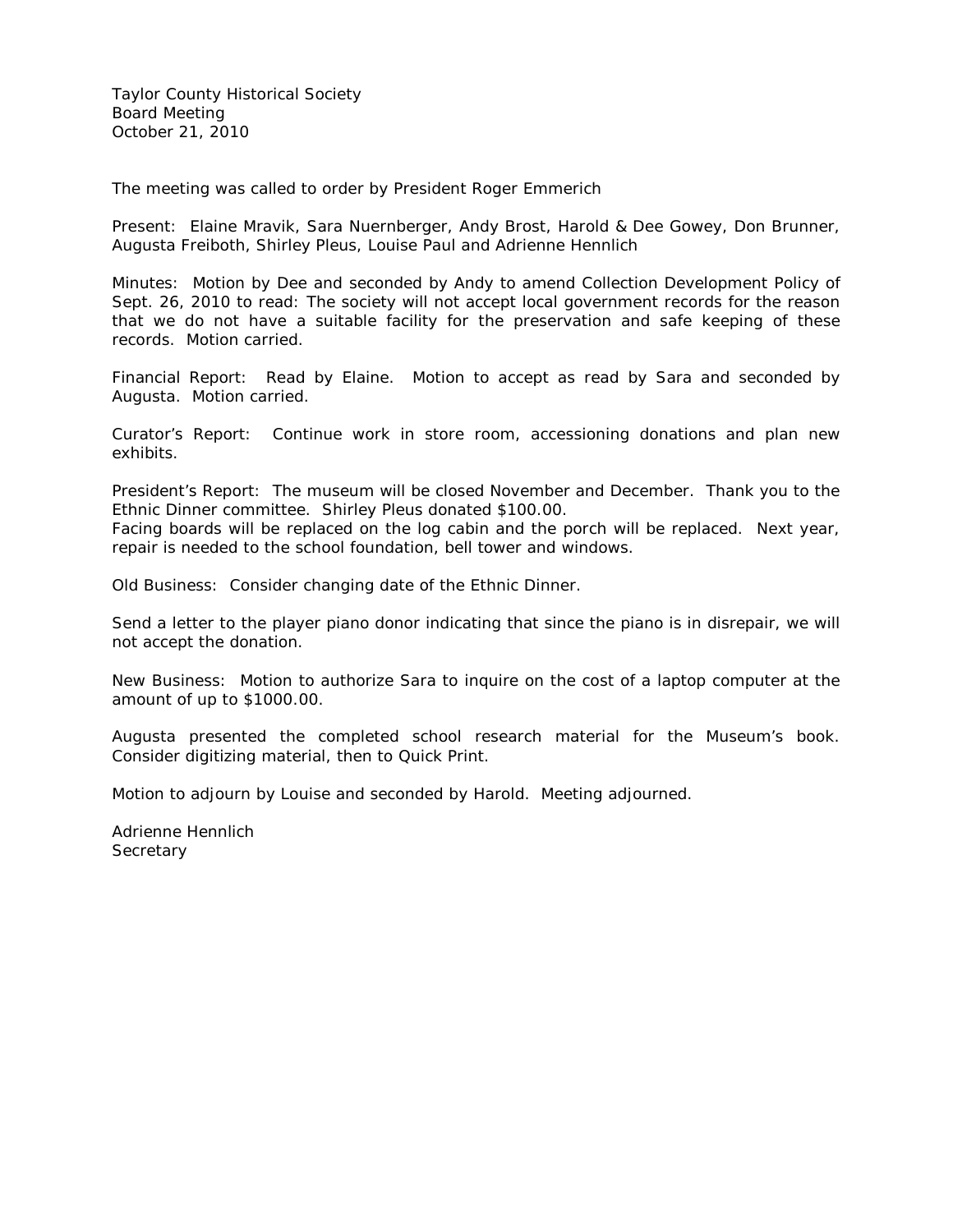Taylor County Historical Society General Membership Meeting September 16, 2010

Call to order: President Roger Emmerich

Present: Sara Nuernberger, Emil & Dorothy Falasky, Andy Brost, Augusta Frieboth, Harold & Dee Gowey, Elaine Mravik, Frank & Judy Skibbe, Dorothy Hackbart, Sue Emmerich & Hildegard & Loretta Kuse.

Minutes: Frank made motion to accept the minutes as read and seconded by Andy. Motion carried.

Financial Report: Sara made motion to accept and seconded by Augusta. Motion carried.

Curator's Report: Working in the back room and trying to condense boxes. The Stanley Historical Society visited the museum.

President's Report: Working with Klingbeil Lumber for roofing on cabin. Asphalt Landmark dimensional shingles will be used to replace old shingles, which look like cedar shake shingles. Will be rebuilding the porch and roof on the north side of the cabin. The estimated cost will be about \$6000.00. We need to fix leaking around chimney, seal logs inside & out. The county maintenance staff will move the covered wagon into storage for the winter.

Old Business: Player piano was offered to the museum, but not in working condition, will need to be fixed before we accept it. Will check with Dan Shereda to see if it can be fixed and estimate of cost.

New Business: Collection policy amended to add: No records will be accepted from Government. We do not have proper storage for these records, which is required by law. Dee made motion to approve the amendment and Augusta seconded it. Motion carried.

Andy made motion to adjourn and Dee seconded. Meeting adjourned.

Susan Emmerich Acting Secretary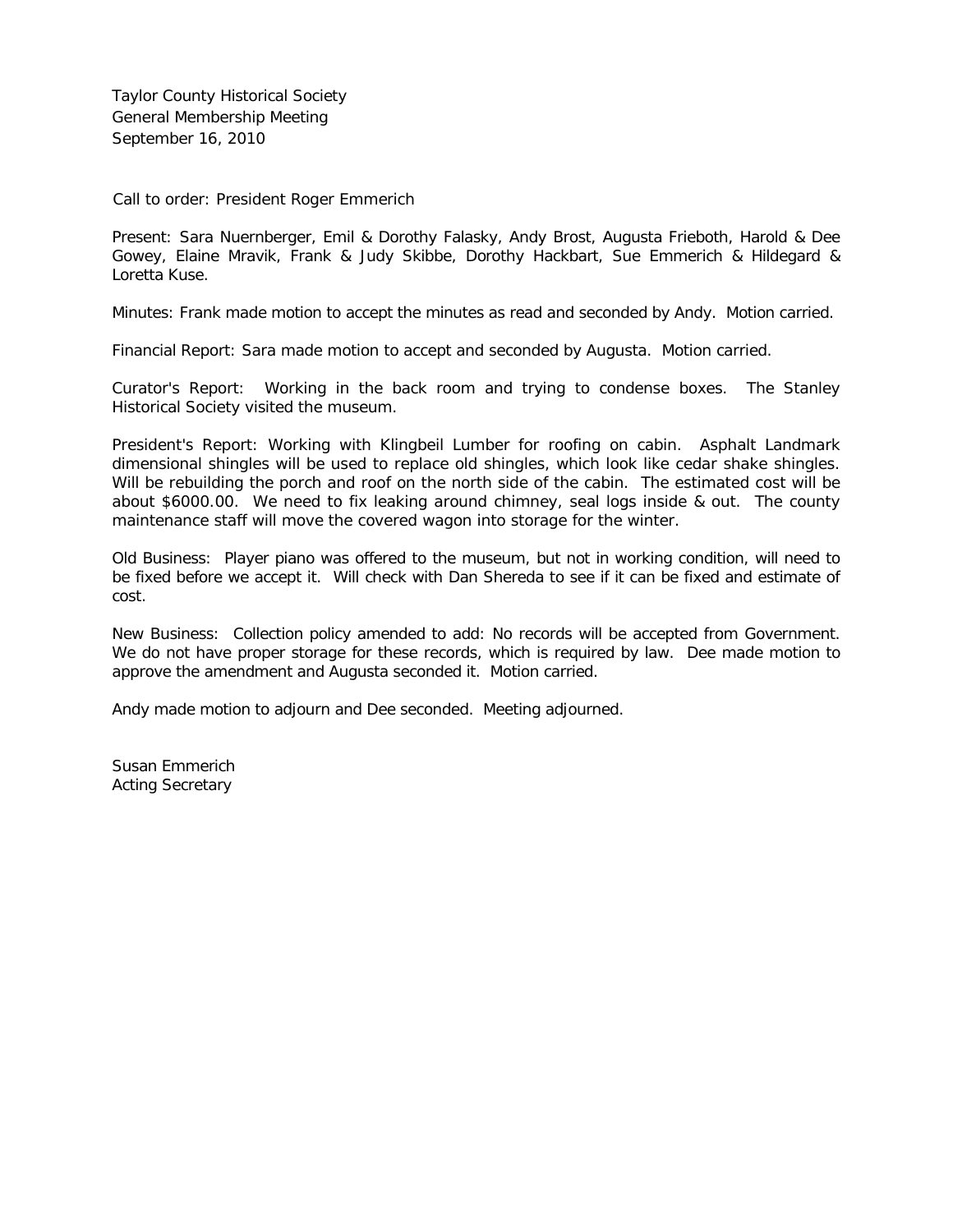Taylor County Historical Society Board Meeting August 19, 2010

Call to order: President Roger Emmerich

Present: Dorothy Falasky, Elaine Mravik, Shirley Pleus, Sara Nuernberger, Louise Paul, Harold & Dee Gowey, Don Brunner, Andy Brost, Shirley Werner, Adrienne Hennlich & Arlene Strama.

Minutes: Motion to accept as amended by Louise & seconded by Dee. Motion carried.

Financial Report: Motion to accept as read by Harold & seconded by Dee. Motion carried. Motion by Shirley Pleus & seconded by Louise to renew CD. Motion carried.

Curator's Report: New exhibit at court house. Additional archival boxes needed. Discussed attendance at fair. Consider more access to buildings for visitors. Thank all volunteers for their time.

President's Report: Log cabin work, seal areas, chinking.

Correspondence: Conferences in future, museum will pay registration for board members, if they attend.

Old Business: Amend collection policy to: The Society will not accept local government records, as we do not have a suitable facility for the protection & security of these records. Motion to present to membership & prepare amendment for adoption by Louise & seconded by Dee. Motion carried.

New Business: Received map from Thielke School. Call Janet Seymour for advise, as map is deteriorated. Norman Kleinstick offered to donate a player piano. Recommended to accept piano on the condition of cost to repair. Contact Dan Shereda for estimate of repair costs.

Log cabin roof restoration: Roger said, Mr. Schultz told him that normal cedar shake shingles will deteriorate in eight years due to codes requiring roofing paper to eliminate leaking. Metal & asphalt roofing considered. The porch needs to be completely rebuilt & can have a roof with cedar shake shingles. Discuss constructing the porch to extend to the entire front of the cabin. Motion to get estimates for alternative roofing and porch by Sara & seconded by Louise. Motion carried.

Meeting for ethnic dinner to follow meeting.

Motion to adjourn made by Dorothy and seconded by Shirley Werner. Motion carried.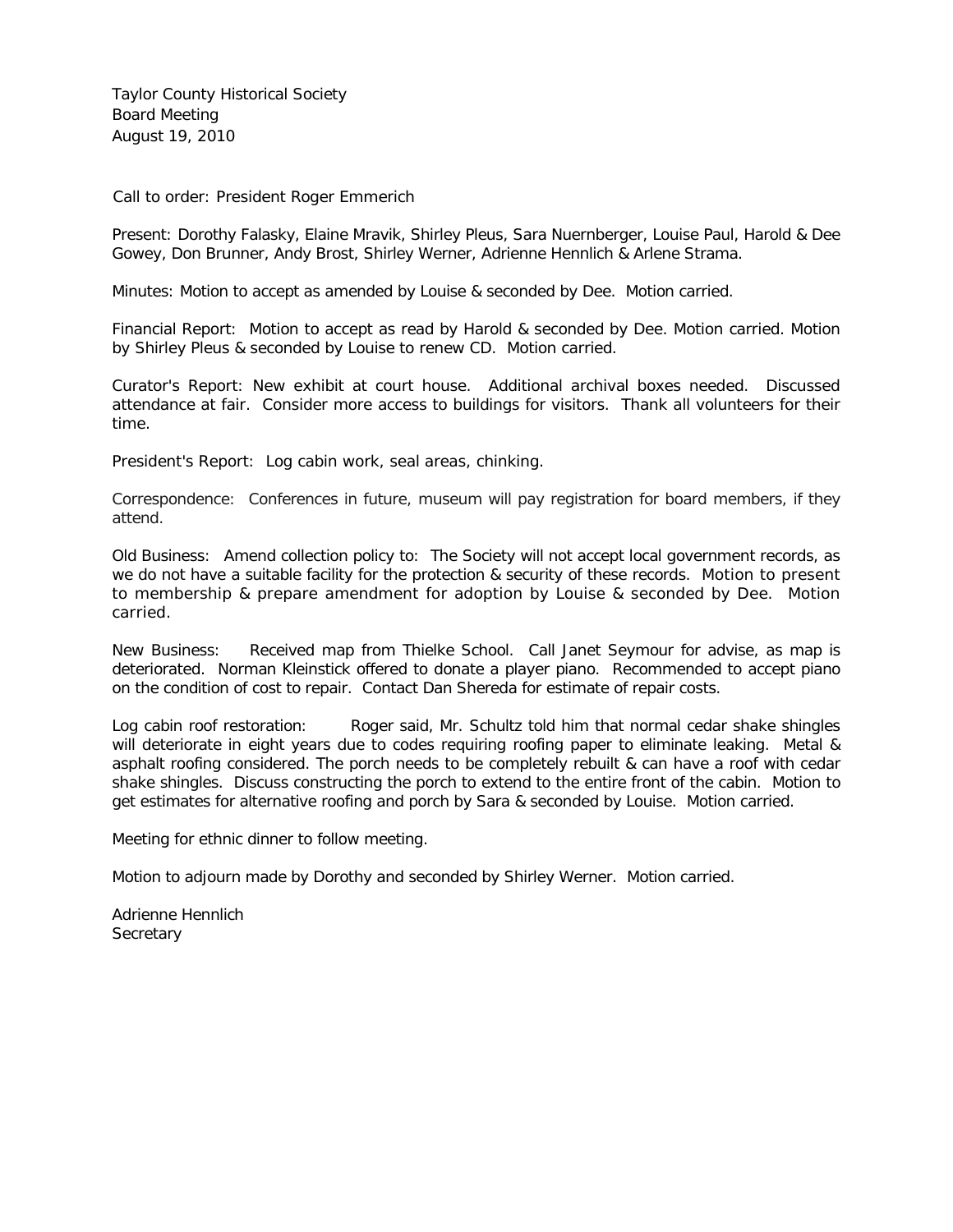Taylor County Historical Society Board Meeting July 15, 2010

Call to order: President Roger Emmerich

Present: Shirley Pleus, Don Brunner, Harold & Dee Gowey, Augusta Freiboth, Andy Brost, Sue & Roger Emmerich, Arlene Strama, Louise Paul, Elaine Mravik & Adrienne Hennlich.

Minutes: Motion to accept as read by Shirley Pleus, Seconded by Dee. Motion carried.

Financial Report: Motion to accept as read by Elaine/Dee & Seconded by Augusta. Motion carried.

Curator's Report: Consult Janet Seymour, Dist. Rep., regarding policy of municipal records. Prepare amended policy for next meeting. Motion to return records to the city & amend policy for acceptance of records by Shirley Pleus & seconded by Dee. Motion carried. Ten High School & Elementary School attendance records to be offered to the district office. Consider a map case & track lights. Volunteers for Good Sam's campers are: Andy Brost-print

shop, Shirley-Museum, Augusta-school. Need Volunteers for fair sign up.

- Old Business: Roger attended meeting at Veranda regarding highway construction. Museum entrance to be closed. Call Ed Schultz for shingle demonstration. Tom Geiger has not responded for chinking at log cabin.
- Correspondence: Received letter regarding a communication tower to be built in the town of Grover, to improve service.

Dinner Meeting: Louise, Arlene, Shirley P., Sue & Roger, after board meeting. Dinner scheduled for October  $16<sup>th</sup>$  from 3:00 to 9:00. Shirley will ask Greta Murray to do presentation. Sara will do letter & menu to membership & guests. Dinner at 5:30, \$15.00 per person.

Motion to adjourn by Andy & seconded by Andy. Meeting adjourned.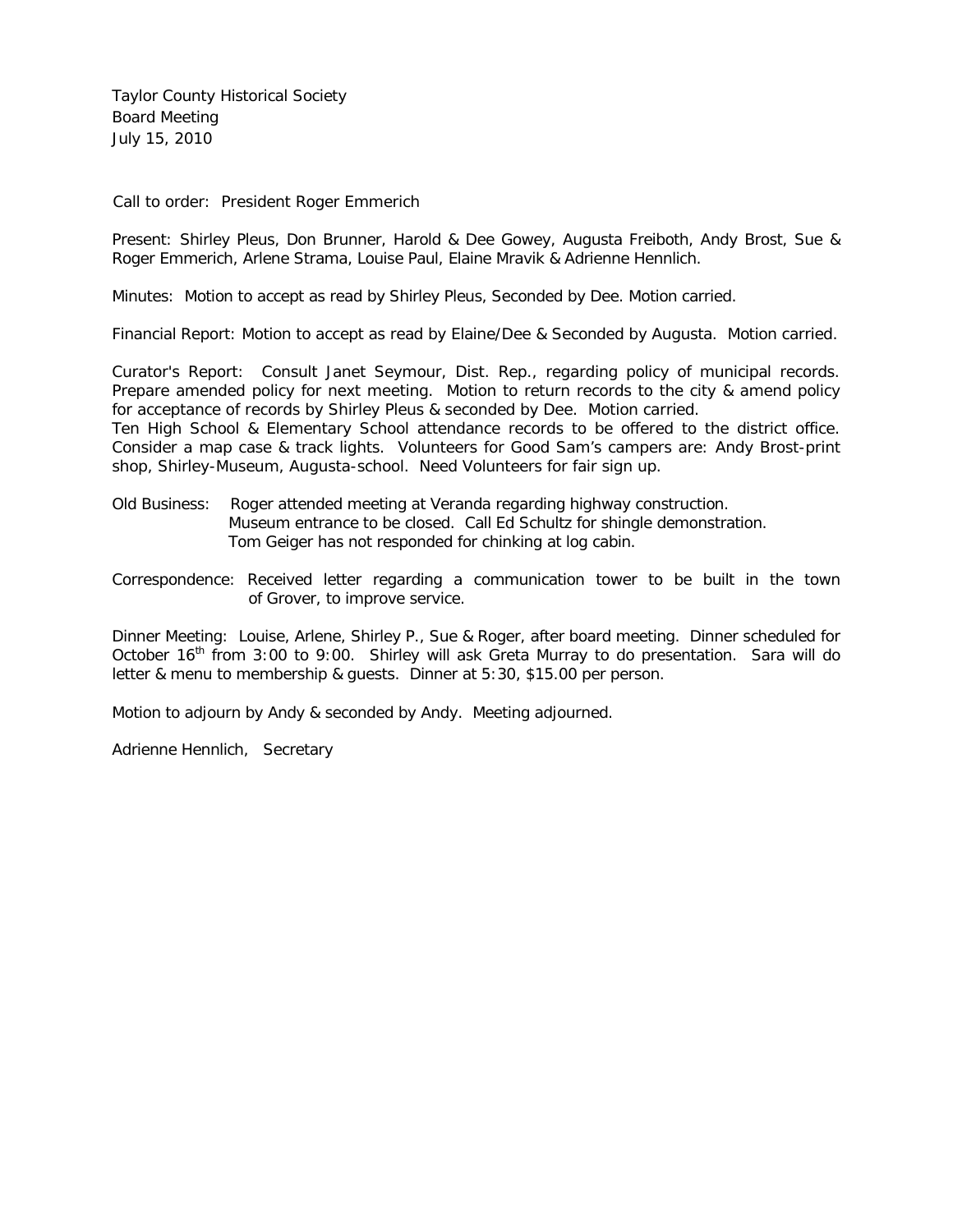Taylor County Historical Society Membership Meeting June 17, 2010

Call to order: President Roger Emmerich

Present: Roger, Frank & Judy Skibbe, Corlis Jensen, Shirley Werner, Donna & Charles Doriot, Augusta Freiboth, Arlene Strama, Andy Brost, Harold & Dee Gowey, Dorothy Hodge, Elaine Mravik & Adrienne Hennlich.

Minutes: Motion to accept as read by Dee and seconded by Andy. Motion carried.

Financial Report: Roger read. Motion to accept as read by Harold and seconded by Shirley. Motion carried.

Curator's Report: We had seven school tours and Sand Box tour of 25 children during May & June. Received donation from Pat Shereda of a mop wringer which was from the great Medford fire of 1885.

President's Report: Comparison cost for log cabin roof. Chinking summer project. Ethnic dinner: call a meeting to reserve a caterer and set date of the dinner which will be second week in October. Reserve County building.

Correspondence: DOT July 21<sup>st</sup> meeting at Veranda regarding schedule for construction of closing main entrance. Roger to attend.

Old Business: Thank You Melvin Co. for donating patio stones for the covered wagon.

New Business: A building for antique machinery is needed. Discussed future cost, construction, codes for building and workshop. Contacted Louis Lichtl. He has six tractors for the fair exhibit. Good Sam's company group here Friday July  $23<sup>rd</sup>$ . Open school, print shop & museum for tours 2:00 to 4:00. Two volunteers needed. On Friday July  $25<sup>th</sup>$  at 7:30, there will be a string band at St. Anne's.

Augusta gave presentation of county schools & her extensive research for book.

Motion to Adjourn by Andy, seconded by Dee. Meeting Adjourned.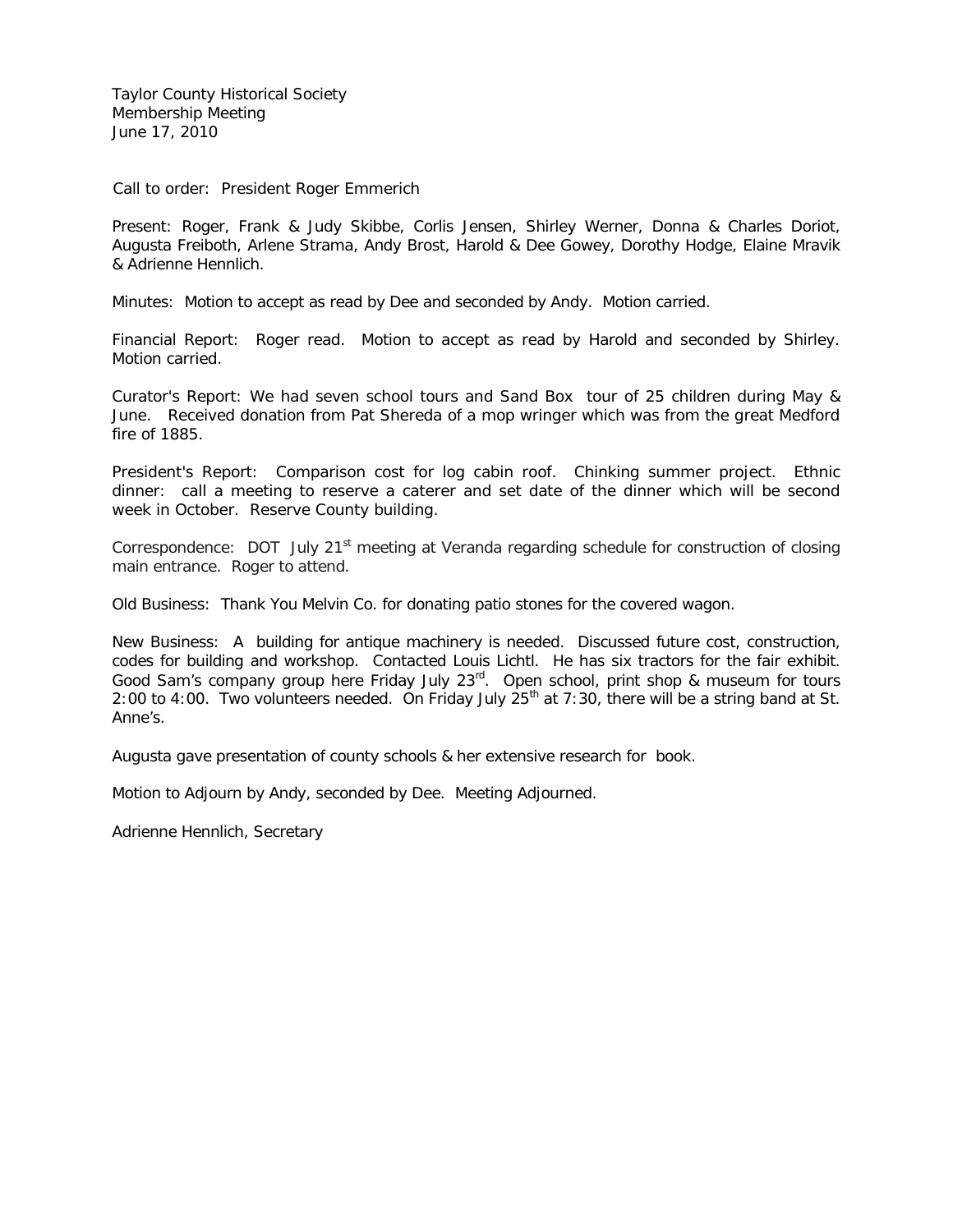Taylor County Historical Society Board Meeting May 19, 2010

Call to order: Roger Emmerich

Present: Roger Emmerich, Augusta Freiboth, Harold & Dee Gowey, Don Brunner, Andy Brost, Elaine Mravik, Sara Nuernberger, Dorothy Falasky, Shirley Pleus, Shirley Werner, Louise Paul & Adrienne Hennlich.

Minutes: Motion to accept as read by Andy and seconded by Dee. Motion carried.

Financial Report: Motion to accept as read by Augusta and seconded by Shirley Pleus. Motion Carried.

Curator's Report: New paper shredder, fire-proof file cabinet and archival boxes. Amish tour for 18 people. School tours during May and June.

President's Report: Thank You, Roger, Bob Grissman and Andy for taking out the chinking in the log cabin and moving covered wagon to front of museum. Thank You Sara for heading up the purchase & installation of the computer, internet & scanner.

Correspondence: St Anne's schedule & request for membership. Motion by Sara to send \$25.00 membership, seconded by Louise. Motion carried. Letter regulations, it is illegal to mail out raffle tickets. Newsletter will include explanation & instructions to participate in raffle by calling the museum. Send checks by mail or drop off at museum.

Old Business: Open House during dairy breakfast, Sunday 6-13-10. Volunteers needed.

New Business: Yard work needed near school and cabin, hazardous holes. Demonstration of shake shingles will be Friday & Saturday, during fair. Need to restore cabin entrance roof. Antique tractors will be displayed during fair.

General membership meeting Thursday, June 17<sup>th</sup> at 5:30 P.M.

Motion made by Dorothy and seconded by Augusta, to adjourn. Meeting adjourned.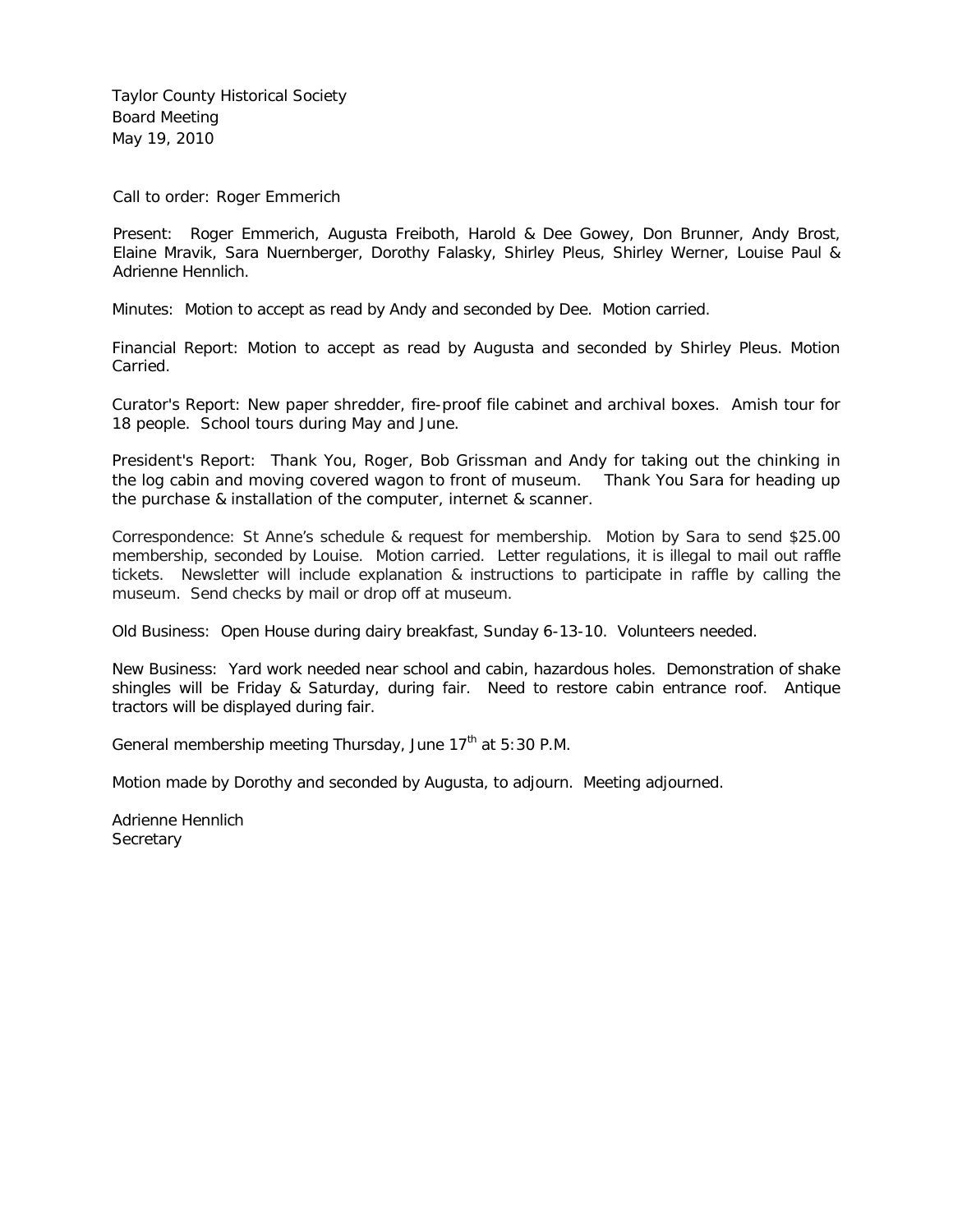Taylor County Historical Society Meeting Minutes April 17, 2010

Call to order: Roger Emmerich

Present: Roger & Sue Emmerich, Dee & Harold Gowey, Frank & Judy Skibbe, Sara Nuernberger, Elaine Mravik, Dorothy Hackbart, Shirley Werner, Dorothy Falasky, Adrienne Hennlich, Corlis Jensen, Louise Paul, Dorothy Hodge.

Minutes: Sara made a motion to accept as read and Sue seconded. Motion carried.

Financial Report: Dee made a motion to accept as read and Shirley W. seconded. Motion carried.

Curator's Report: Dental display is completed. Pat & Shirley Pleus and Donna Doriot cleaned for 2 days.

President's Report: Roger and Bob Grissman worked on construction of dentals displays and moving the dental chair. Volunteers to work on farm tools to organize the garage for future display. Consider tractor display at fair. Consider contact for shingle making demonstration. Name suggested, Weiler of Athens. Use shingles from demonstration, on log cabin restoration.

Old Business: Sara suggested raffle tickets should be printed on lighter paper for less postage & order less tickets. Request to purchase paper shredder. Sue made motion to approve & Dorothy seconded. Motion carried.

New Business: Request from the Genealogical Society to set up a table during open house at dairy breakfast. All agreed.

Volunteers needed for open house. Open from 9:00 to 1:00.

Volunteers needed for school tours, May 5, 13, 14, 20, 21. Sandbox tours June 18<sup>th</sup>.

Request flag pole. Will discuss next meeting.

Archival boxes needed. Motion made by Dorothy to purchase 10 boxes of 2 sizes each. seconded by Louise. Motion carried.

Contact Don Smith regarding opening print shop and school for tours when the Sam's Campers are here this summer.

Next board meeting May 19<sup>th</sup>, Wednesday, 9:30 A.M. Next membership meeting June 17<sup>th</sup> at 5:30 P.M. Augusta will give presentation regarding school project.

Dorothy made motion to adjourn, Louise seconded. Meeting adjourned.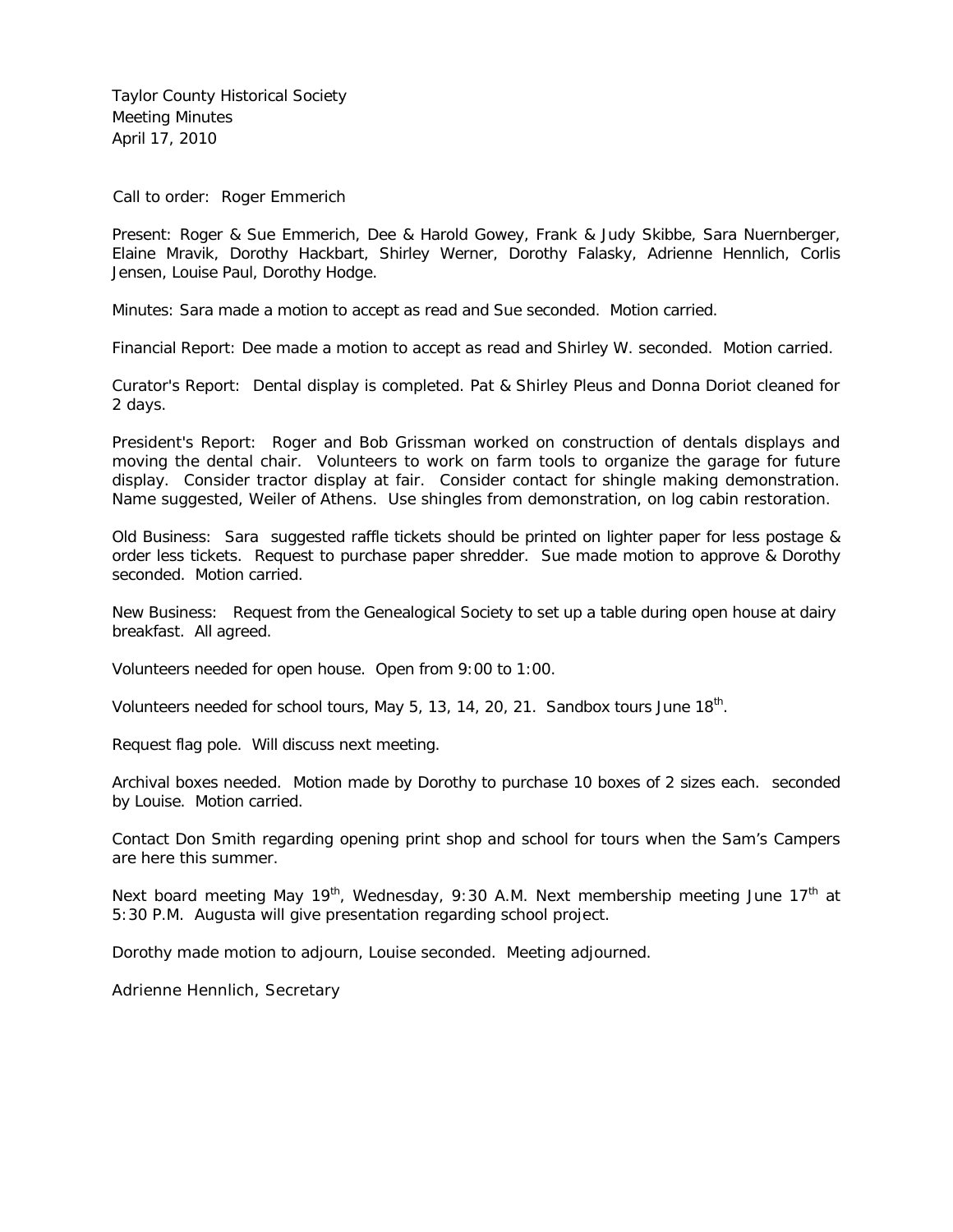Taylor County Historical Society Board Meeting Minutes March 18, 2010

Call to order: by President Roger Emmerich

Present: Roger, Dorothy Falasky, Elaine Mravik, Don Brunner, Andy Brost, Sara Nuernberger, Harold & Dee Gowey, Shirley Werner, & Adrienne Hennlich

Minutes: Motion by Dee & seconded by Andy to accept as read. Motion carried.

Financial Report: Motion by Dee & seconded by Shirley to accept as read. Motion carried.

Curator's Report: Destination Medford tour. Consider closing earlier next year, 6:00 P.M. not 9:00 P.M.

President's Report: Floor sections for display have been completed. Annual report to State Historical Society & IRS report (E file) completed. Council of local history annual fee.

Correspondence: City of Medford requests contribution for July  $4<sup>th</sup>$  fireworks display. Declined. Heritage Research, LTD-Information streams and forest. Spring workshops for 2010.

Old Business: Flat screen computer for museum may be available from county court house. Internet line to museum from county for limited use. New computer desk is on order.

New Business: Raffle license application available after 4-20-10. Tickets will be designed and produced on computer. Motion by Sara and seconded by Dee for raffle ticket profits earmarked for log cabin restoration, stated on tickets. Motion carried. Dairy breakfast in June with museum open house. Change sign on log cabin to read (circa 1880's). Not 1860 as on sign now.

General membership meeting Saturday 4-17-10 at 11:00, pot luck lunch.

Motion by Dorothy and seconded by Andy to Adjourn.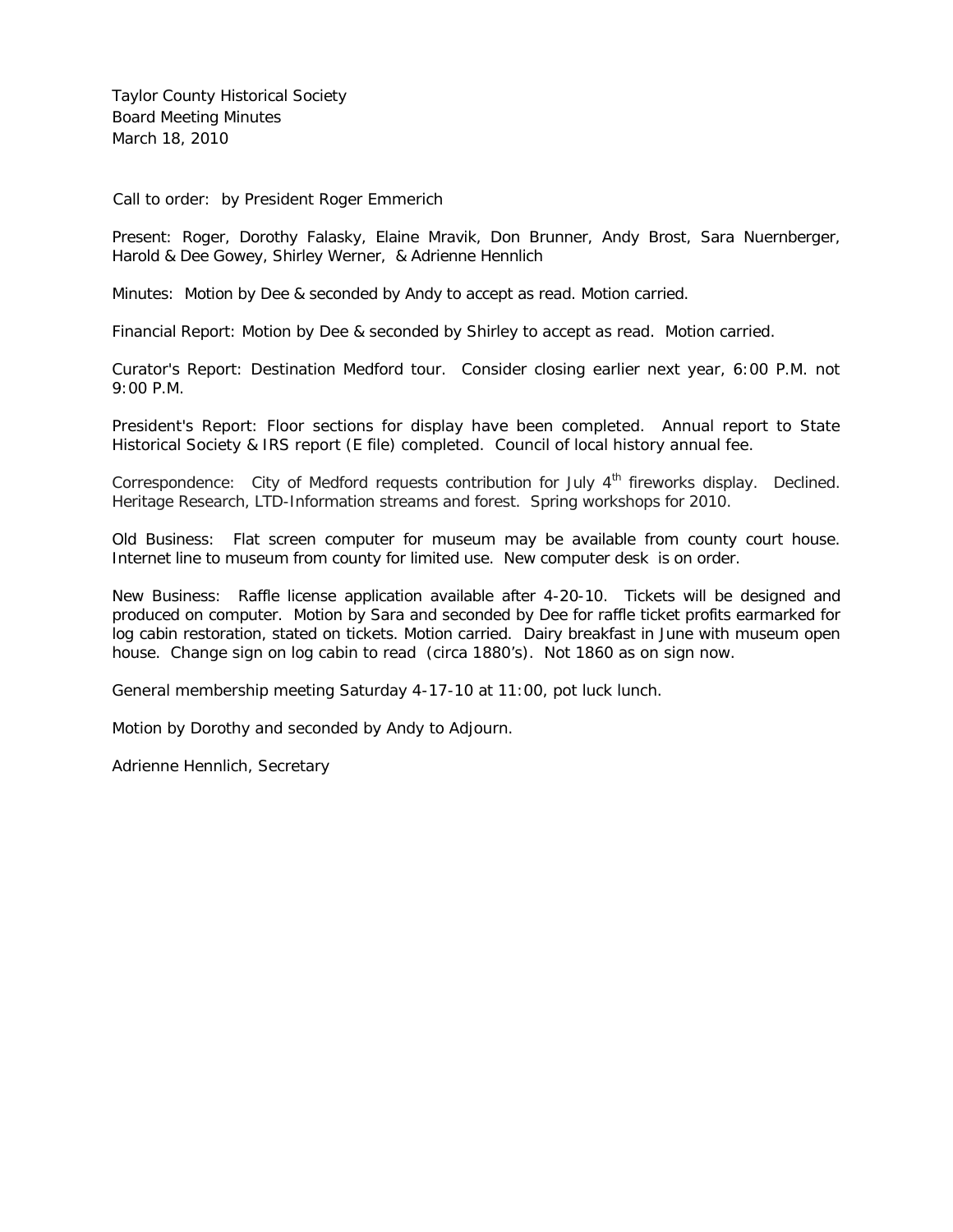Taylor County Historical Society Board Meeting February 18, 2010

Call to order by President Roger Emmerich

Present: Bill Baker, Dorothy Falasky, Elaine Mravik, Louise Paul, Sara Nuernberger, Shirley Pleus, Andy Brost, Adrienne Hennlich and Roger Emmerich.

Minutes: Motion to accept as read by Sara and seconded by Andy. Motion carried.

Financial Report: Motion to accept as read by Andy, and seconded by Bill. Motion carried. Motion to renew 2 certificates of deposit at Time Federal Savings Bank by Andy and seconded by Bill. Motion carried.

Curator's Report: Updating showcases and courthouse display. School tours scheduled for May. Destination Medford Tour Friday 2-26-10 from 4:00 to 9:00. Volunteers are Shirley Pleus, Louise, Sara, Elaine and Adrienne.

President's Report: Increase in membership, floor sections for display, antique tractors at the fair. Discussed estimated cost to repair log cabin chinking and roof.

Correspondence: Requested information for Hwy D Historical site is sufficient.

New Business: A motion to purchase a printer/copier from TCHS grant funds by Dorothy, seconded by Louise. Motion carried. Sara will check into the cost.

A motion to purchase a two drawer fire proof file cabinet and a computer desk by Andy, seconded by Shirley. Motion carried. Annual raffle prizes will be the same as last year. Sara will design tickets on computer. A complete policy will be developed to address fees for distribution of information, shipping charges, forms, photos and copyright responsibility, etc. Personal material will not be available for distribution. Information used for publication from TCHS will be recognized. TCHS will plan to publish a book of school history.

Next Board Meeting will be Thursday March 18, 2010 at 9:30 A.M.

A motion to adjourn by Andy and seconded by Dorothy. Meeting adjourned.